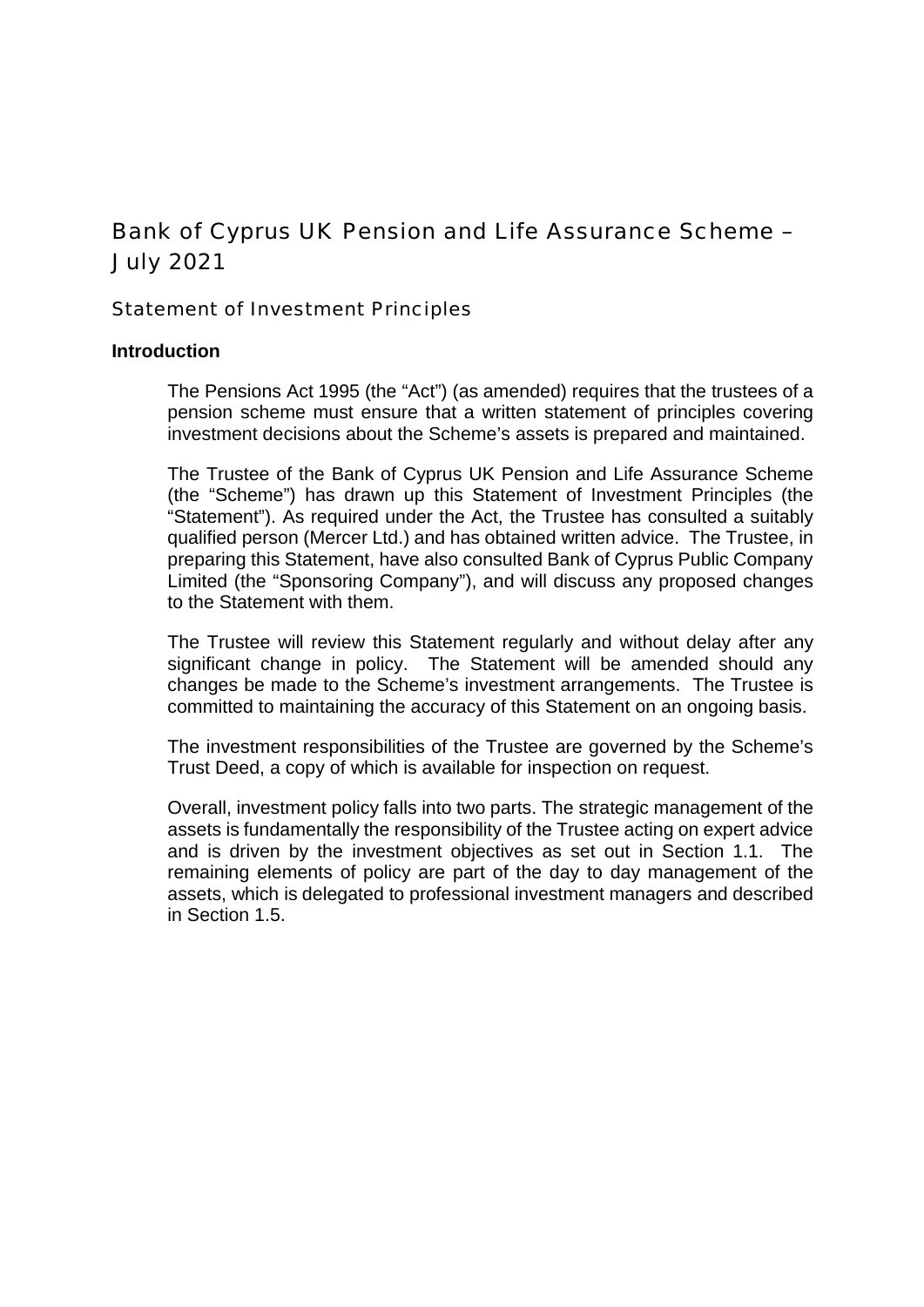# **Investment Arrangements**

## 1.1 **Investment Objectives**

To guide them in the strategic management of the assets and control of the various risks to which the Scheme is exposed, the Trustee has considered appropriate objectives and adopted the following:

- the acquisition of suitable assets of appropriate liquidity which will generate income and capital growth to meet, together with contributions from the Sponsoring Company, the cost of current and future benefits which the Scheme provides as set out in the Trust Deed and Rules;
- to limit the risk of the assets failing to meet the liabilities over the long term; and
- to minimise the long-term costs of the Scheme by maximising the return on the assets whilst having regard to the above objectives.

## **Quantitative Objectives**

 To achieve, over the long term, a rate of investment return of 1.9% p.a. in excess of long gilt yields.

## 1.2 **Risk**

There are various risks to which any pension scheme is exposed. The Trustee has considered the following risks:

- the risk of a deterioration in the value of the Scheme's assets;
- the risk of changes in the value and profile of the liabilities in relation to the value and profile of the assets;
- the risk that the day-to-day management of the assets will not achieve the rate of investment return expected by the Trustee. This may lead to a higher than expected cost to the Sponsoring Company.
- the risk of a shortfall of assets relative to the Scheme's liabilities as determined if the Scheme were to wind up;
- the risk of fluctuations in currency on the performance of the Scheme's assets which are not denominated in sterling;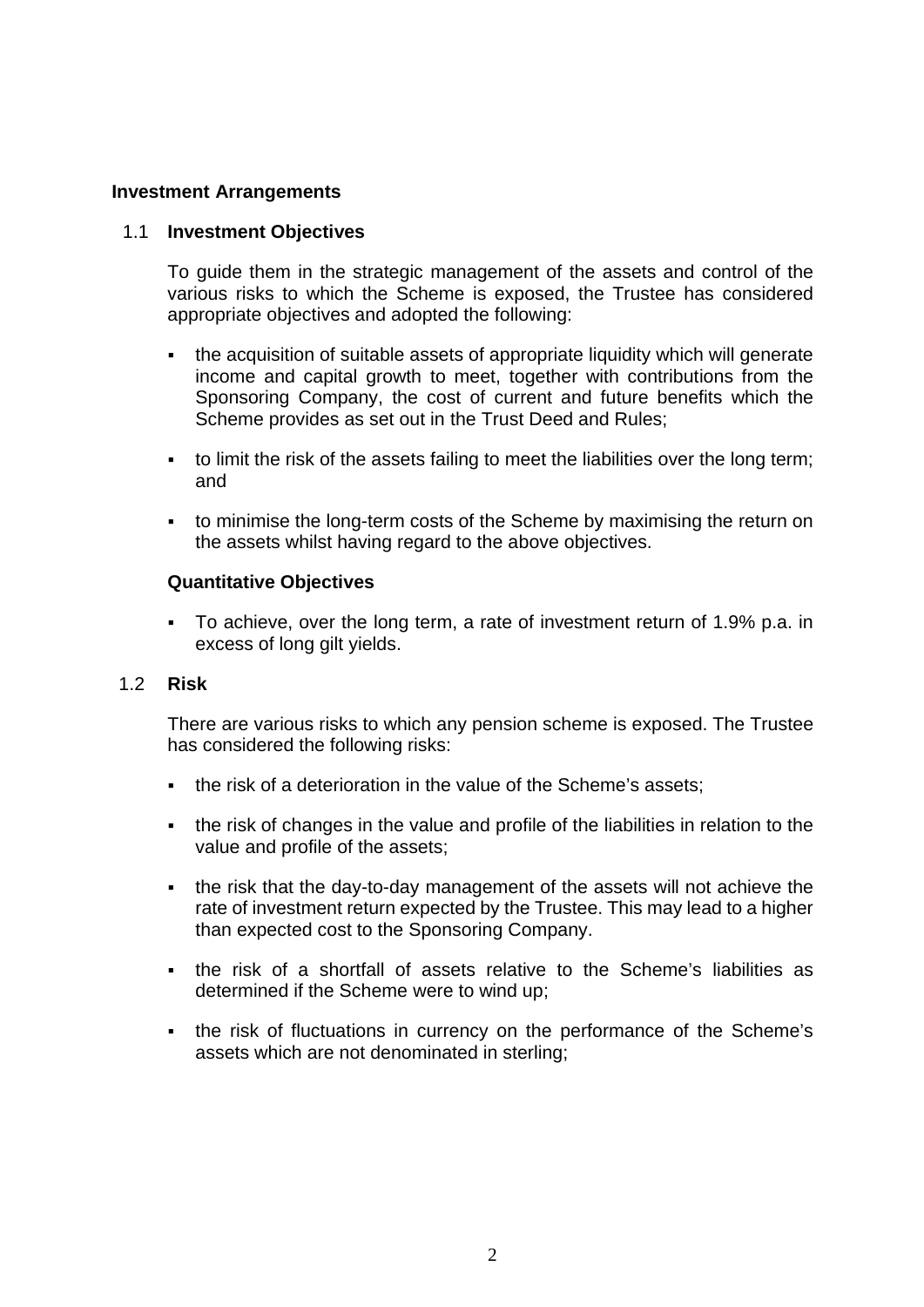- the risk of variation in the Scheme's surplus or deficit resulting from stock market volatility; and
- associated with all the above, the risk of volatility in the level of the Sponsoring Company contribution rate and the implications of this to the Sponsoring Company and the security of members' benefits.
- other investment risks such as default risk, equity risk, credit risk, illiquidity risk, climate risk, political risk and expropriation risk.

Subject to accepting the risk from a mismatch of assets and liabilities, the Trustee believes that the asset allocation policy in place provides an adequately diversified distribution of assets.

# 1.3 **Policy on Compliance with the Statutory Funding Objective (SFO)**

The Statutory Funding Objective (SFO) applies to the Scheme from the time of the Scheme's formal actuarial valuation as at 31 March 2019. The SFO will require that the Trustee, having taken advice from the Scheme Actuary, and consulted with the Company, formulate and maintain a Statement of Funding Principles which takes into account the Scheme's specific circumstances and documents the policy for meeting the SFO.

The Trustee considers at the present time that the investment policy and asset allocation benchmark described in this Statement remain appropriate under the SFO. The Trustee will keep this aspect under consideration in future reviews of investment policy.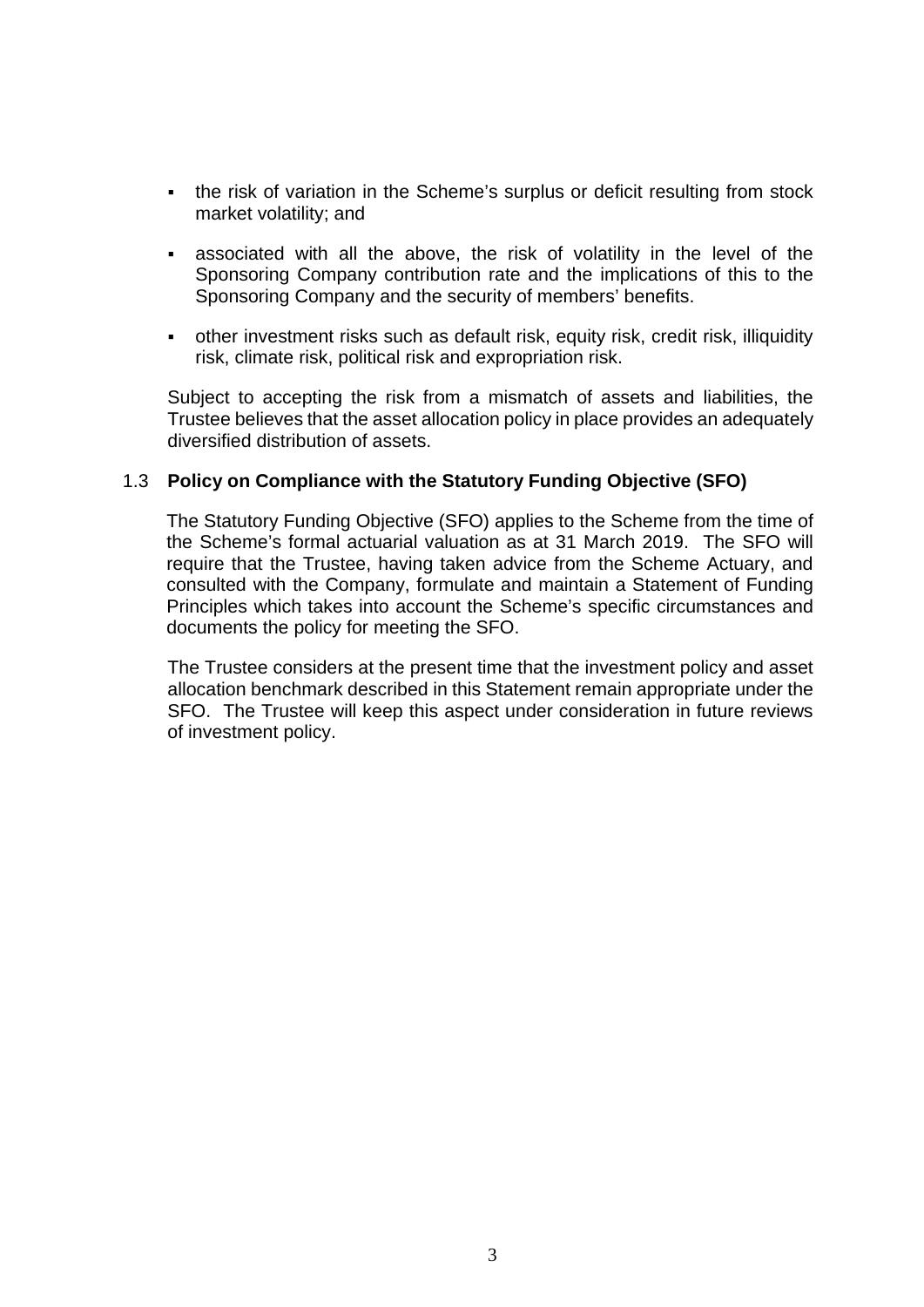# 1.4 **Investment Strategy**

The Trustee targets the following long term asset allocation for the assets of the Scheme, based on expert advice:

| <b>Asset Class</b>                             | <b>Target Asset</b><br>Allocation % |
|------------------------------------------------|-------------------------------------|
| Passive Developed Market Equities (GBP hedged) | 20.0                                |
| Diversified Growth                             | 20.0                                |
| <b>Total Growth</b>                            | 40.0                                |
| Liability Driven Investment ("LDI")            | 30.0                                |
| Buy & Maintain Credit                          | 30.0                                |
| <b>Total Matching</b>                          | 60.0                                |
| Total                                          | 100.0                               |

There is no automatic re-balancing policy in place to move the actual allocation back to the target allocation, should this deviate significantly due to relative market returns. The Trustee reviews the actual allocation versus the target asset allocation, at least quarterly, to assess whether rebalancing should be undertaken.

New contributions are to be invested in such a way, that the overall split of assets between growth and matching is brought as close as possible to the target asset allocation, with due consideration given to associated costs. On an annual basis, the Trustee will review the above investment strategy in conjunction with its investment consultant.

The Trustee believes that the target asset allocation is appropriate for controlling the risks identified in 1.2.

The full benchmark details are provided in 1.5.

## **Day to Day Management of the Assets**

## 1.5 **Main Assets**

The Trustee has agreed to delegate the day-to-day management of the Scheme's assets to the following investment managers:

- **Legal & General Investment Management ("LGIM")** passive global equities, LDI and buy & maintain credit;
- **Aberdeen Standard Investments ("Aberdeen")** diversified growth fund ("DGF");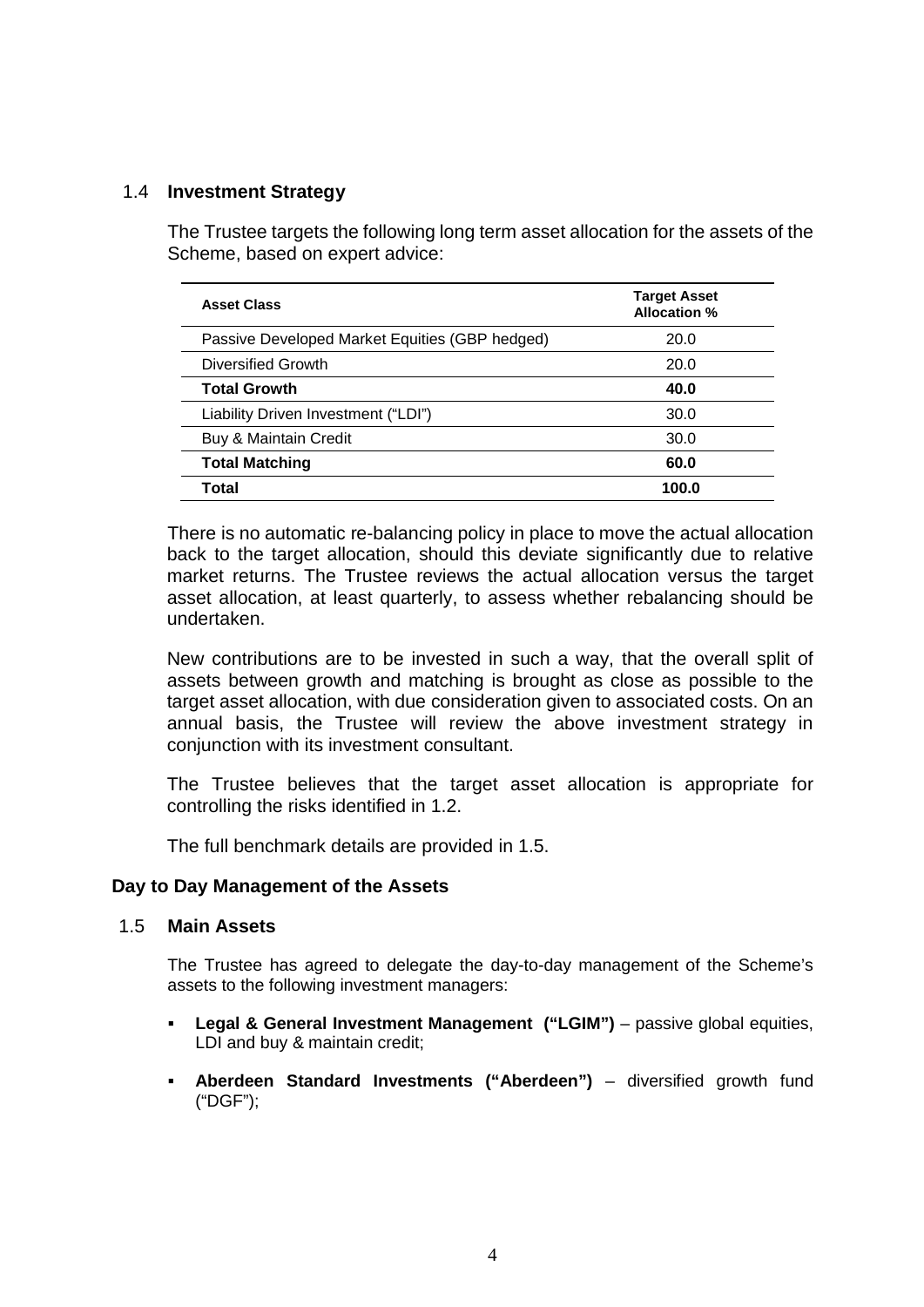The investments are subject to agreements between the managers, the Trustee and the governing documents for each fund.

Individual mandates are set out below.

## *Growth Portfolio*

*LGIM Passive Global Equities (20.0% of total Scheme assets)*

| <b>Fund</b>                                              | <b>Allocation</b><br>% | <b>Benchmark Index</b>            |
|----------------------------------------------------------|------------------------|-----------------------------------|
| World Developed Equity<br>Index - GBP Currency<br>Hedged | 100.0                  | FTSE Developed (GBP Hedged) Index |
| <b>Total</b>                                             | 100.0                  |                                   |

The portfolio is passively managed. The pooled fund aims to produce a return in line with its corresponding benchmark outlined in the table above within tolerance ranges stated by LGIM.

#### *Aberdeen (20.0% of total Scheme assets)*

| Fund                    |       | Allocation % Benchmark Index |
|-------------------------|-------|------------------------------|
| Diversified Growth Fund | 100.0 | 1 Month LIBOR*               |
| Total                   | 100.0 | 1 Month LIBOR                |

*\*LIBOR will be discontinued by the end of 2021 and Aberdeen will select an alternative benchmark until then. The Trustee will be notified once the new benchmark is selected.*

The Trustee expects Aberdeen to achieve outperformance relative to the benchmark equal to or in excess of 4.5% per annum before fees over rolling five year periods with a volatility of returns below that of equities (and less than 10% p.a.).

## *Matching Portfolio*

*LGIM Buy & Maintain Credit and LDI (60.0% of total Scheme assets)*

| <b>Fund</b>                                                               | <b>Allocation %</b> | <b>Benchmark Index</b> |
|---------------------------------------------------------------------------|---------------------|------------------------|
| LDI - Matching Core<br><b>Funds and Sterling</b><br><b>Liquidity Fund</b> | 50.0                | Composite              |
| Buy and Maintain Credit                                                   | 50.0                | $n/a^*$                |
| <b>Total</b>                                                              | 100.0               | $\blacksquare$         |

*Note: There is no rebalancing between the LDI and Buy & Maintain Credit.*

*\*Due to the nature of the mandate, LGIM do not manage the strategy with reference to a benchmark.*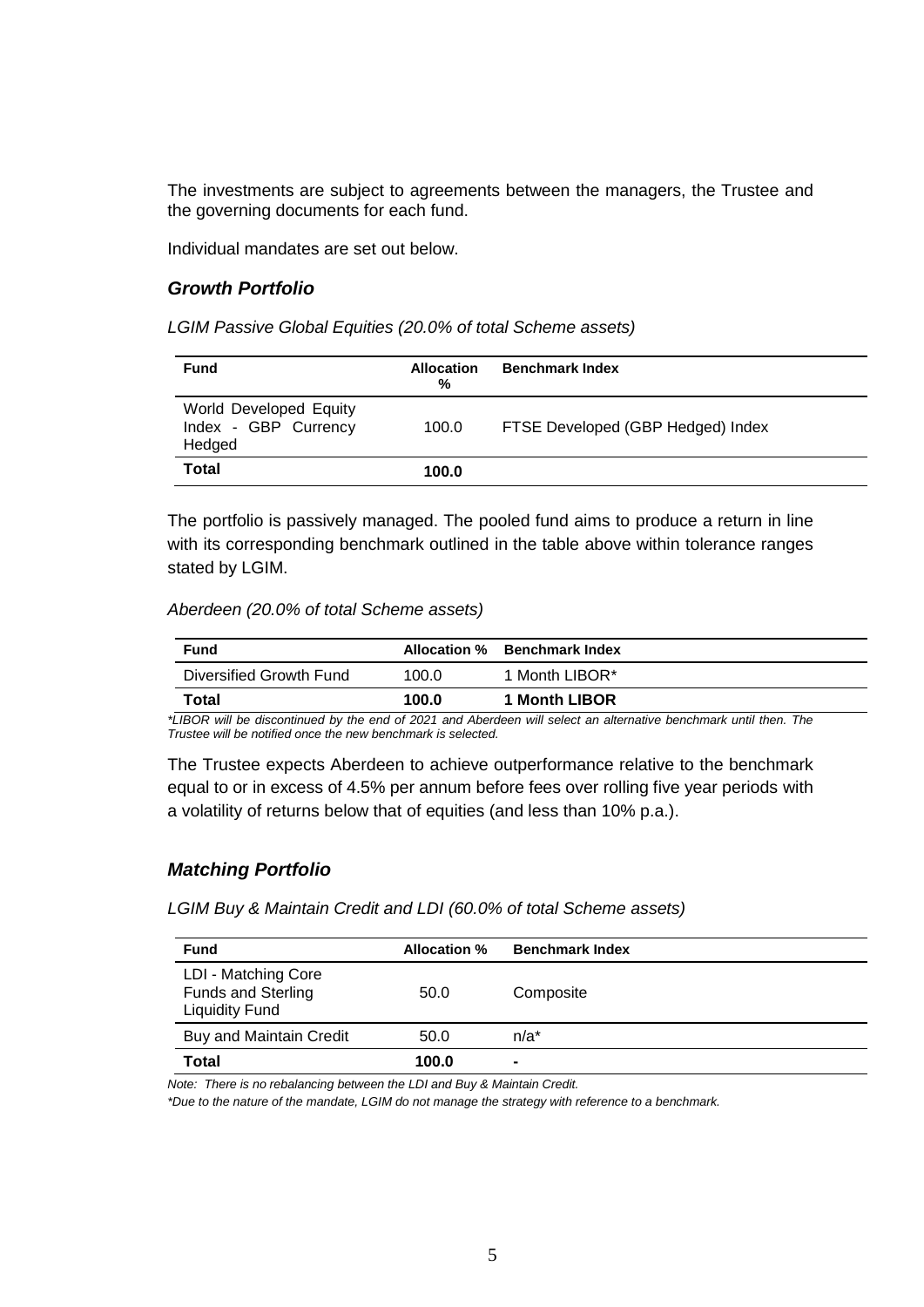The value of the LDI portfolio is expected to change in a similar way to the Scheme's liabilities as interest rates and inflation expectations fluctuate.

The portfolio invests, according to the documents governing the appointment, in a range of pooled funds managed by LGIM that hold cash, bonds and derivatives and may use leverage to achieve a greater level of exposure to the underlying asset. These funds aim to track their relevant reference benchmarks.

LGIM does not manage the Buy & Maintain Credit fund against a formal benchmark. The stated aim of the fund is "to capture the credit risk premium within a globally diversified portfolio of predominantly investment grade credit and to preserve value over the course of the credit cycle by avoiding defaults and securities experiencing a significant deterioration in credit quality". Therefore, the Trustee assumes that actual performance equals benchmark for purposes of performance measurement.

#### 1.6 **Investment Restrictions**

The assets of the Scheme are invested in pooled fund vehicles and, therefore, the fund manager determines the investment restrictions applying to these pooled funds.

The Trustee has not set any investment restrictions on the appointed investment managers in relation to particular products or activities (e.g. sustainability, etc), but may consider this in future.

#### 1.7 **Additional Assets**

The Scheme has historically provided a facility for members to pay additional voluntary contributions ("AVCs") into the Scheme to enhance their benefits at retirement. Those members who have made such contributions are offered a range of funds in which to invest. No new contributions are permitted into the AVC arrangement.

#### 1.8 **Buying and Selling of Investments**

The Trustee has delegated the responsibility for buying and selling investments to the investment managers. As already mentioned, the day-to-day activities, which the investment managers carry out for the Scheme, are governed by the arrangements between the Trustee and the managers. These are reviewed from time-to-time to ensure that the operating instructions, guidelines and restrictions remain appropriate.

Member views are not taken into account in the selection, retention and realisation of investments. The Trustee will review this aspect of the policy periodically.

#### 1.9 **Monitoring the Investment Managers**

The Trustee receive reports from their investment managers regularly and conducts a formal review of each manager's investment performance and processes periodically. Through this process of regular reporting and regular review, the Trustee aims to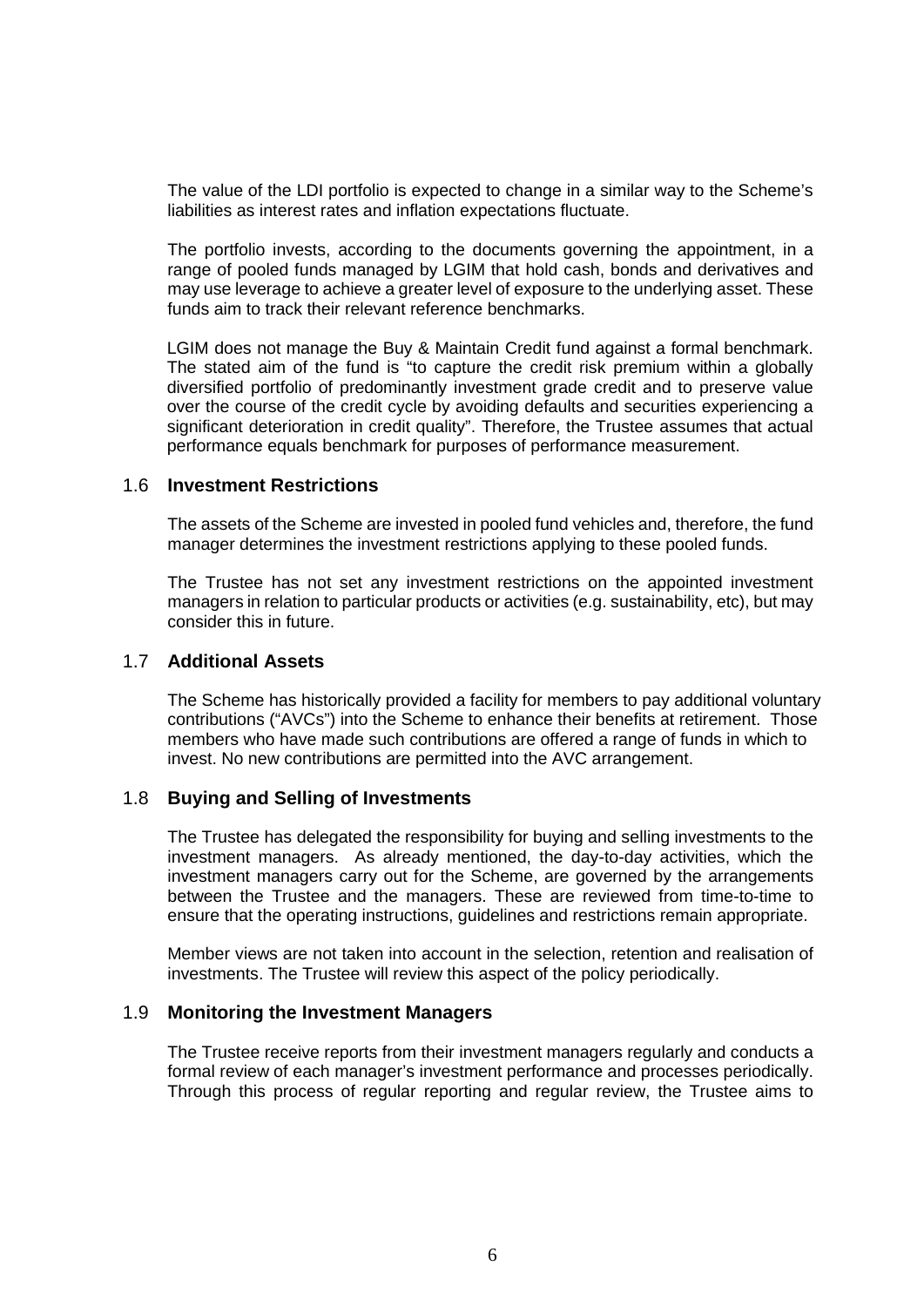ensure that the investment managers are carrying out their work competently and in compliance with the Pensions Act and that the manager is meeting the Trustee's objectives.

## 1.10 **Socially Responsible Investment and Corporate Governance**

The Trustee acknowledges that Environmental, Social and Governance ("ESG") factors may have a material impact on investment risk and return outcomes. It is also recognised that long-term sustainability issues, particularly climate change, presents risks and opportunities that increasingly may require explicit consideration.

The day-to-day management of the Scheme's assets is delegated to a number of investment managers and the Trustee expects them to integrate ESG factors into their processes. To assess the extent of ESG integration by managers, on a quarterly basis, the Trustee will monitor the ESG ratings (assigned by the Scheme's investment consultant) for the strategies held and will compare these to their peers on a triennial basis.

These are applied to both equity and debt investments, as appropriate, and covers a range of matters including the issuers' performance, strategy, capital structure, management of actual or potential conflicts of interest, risks, social and environmental impact and corporate governance.

The Scheme does not own any securities directly and hence does not have voting rights on individual stocks. Voting rights on investments held in pooled funds are exercised by the investment managers in accordance with their own corporate governance policies, and taking account of current best practice including the UK Corporate Governance Code and the UK Stewardship Code.

Equity managers who are FCA registered are expected to report on their adherence to the UK Stewardship Code on an annual basis, with the Trustee reviewing adherence triennially. The Trustee monitor the extent, and the manner in which, the investment managers exercise voting and engagement rights every three years.

## 1.11 **Non-financial matters**

Members' views on "non-financial matters" (where non-financial matters" includes members' ethical views separate from financial considerations such as financially material ESG issues) are not explicitly taken into account in the selection, retention and realisation of investments. The Trustee would review this policy in response to significant member demand.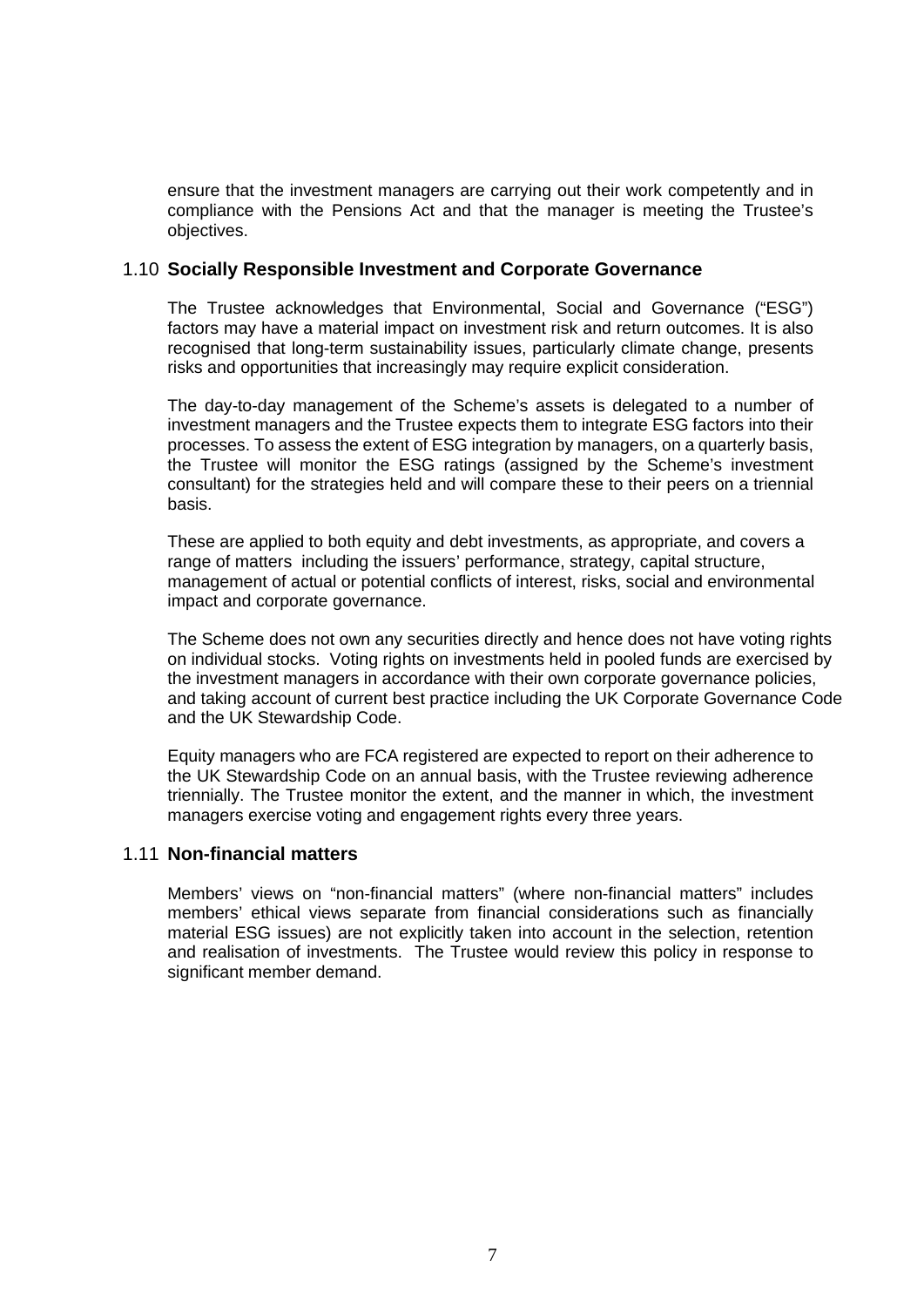# 1.12 **Investment Manager Arrangements**

#### **Aligning manager appointments with investment strategy**

The Investment Managers are appointed based on their capabilities and, therefore, the perceived likelihood of achieving the expected return and risk characteristics required for the asset class they are selected to manage.

Ahead of investing, the Trustee undertakes due diligence<sup>1</sup> and seeks the views of its consultant to support decisions around selection (and retention). Should an Investment Manager make changes to any of these factors, the Trustee will assess the impact and (where no longer aligned) consider what action to take.

The Trustee only invests in pooled investment vehicles. The Trustee therefore accepts it cannot specify the risk profile and return targets of the manager, but pooled funds are chosen with appropriate characteristics to align with the overall investment strategy.

Some investments are actively managed and the Investment Managers are incentivised through performance targets (and an appointment will be reviewed following periods of sustained underperformance). The Trustee will review appropriateness of using actively managed funds (on an asset class basis) periodically

#### **Incentivising Medium and Long Term Performance**

The Trustee aims to meet with the Investment Managers as deemed appropriate, to discuss performance and other investment related matters (including integration of ESG and climate change into the investment process and voting and engagement activities). As part of this, the Trustee will challenge decisions that appear out of line with the Scheme's stated objectives and/or policies.

To assist with this, the Trustee considers its consultant's assessment of how each Investment Manager embeds ESG considerations into its investment process and explores how it aligns with its responsible investment policy. This is monitored on a quarterly basis as part of the Scheme's performance reporting.

The Trustee considers the method of remunerating Investment Managers to be consistent with incentivising them to make decisions based on assessments of medium to long-term financial and non-financial performance of the issuer of debt or equity. By encouraging a medium to long-term investment time horizon, it will in turn encourage the

<sup>&</sup>lt;sup>1</sup> Which includes but not limited to: the underlying assets held and how they will allocate between them; risks associated with the underlying mix of assets and the steps the Manager takes to mitigate them; expected return targeted by the Managers and details around realisation of the investment; and impact of financial and non-financial factors, including but not limited to ESG factors and climate change, on the investment over the long term.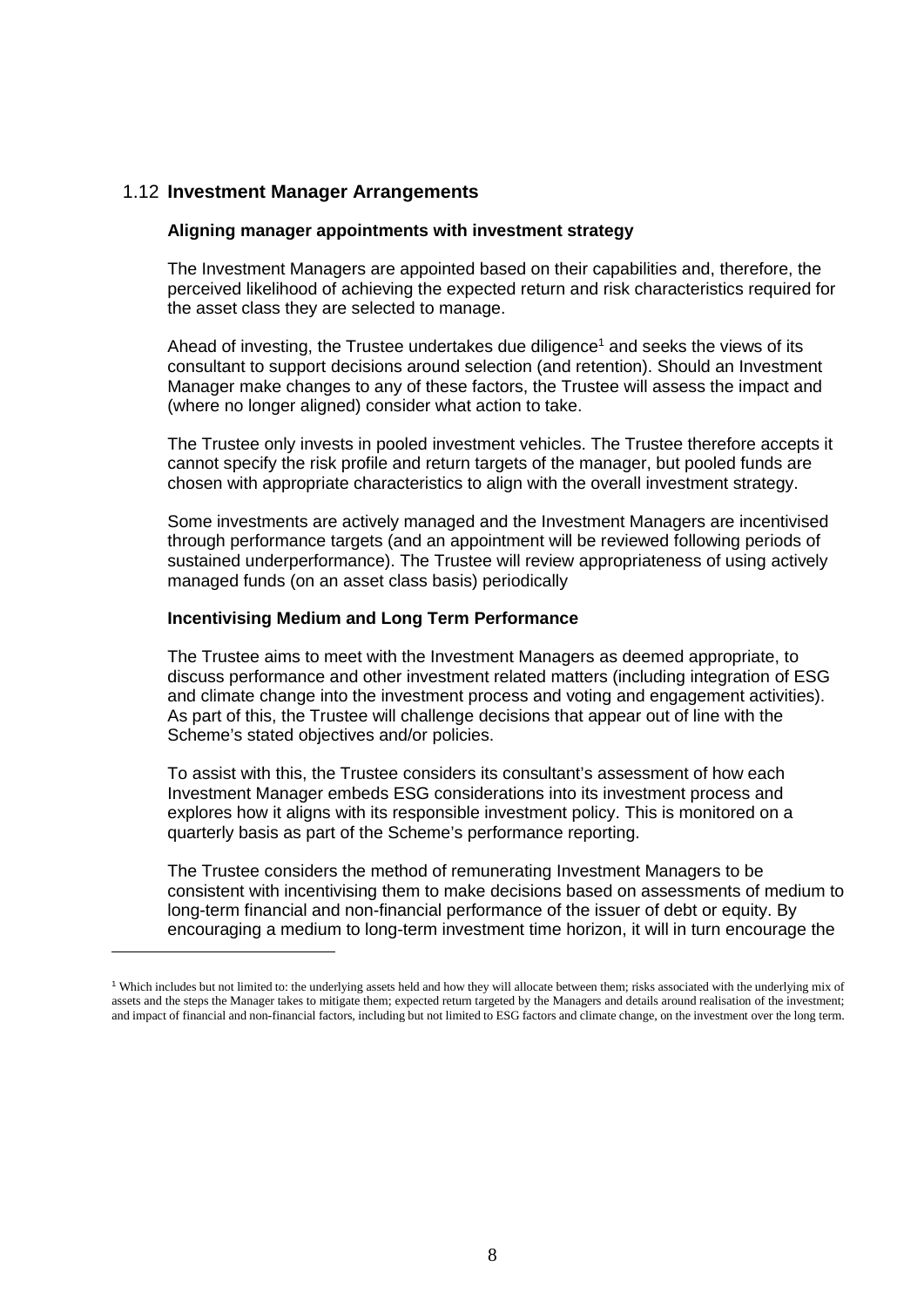Investment Managers to engage with issuers of debt and equity in order to improve their performance in the medium to long-term.

The Investment Managers are aware that their continued appointment is based on the success in delivering the mandate for which they have been appointed over the long term. Consistent periods of underperformance could lead to the Investment Manager being terminated.

#### **Evaluating investment manager performance**

The Trustee reviews the performance of the Investment Managers on a regular basis versus agreed benchmarks and targets, over multiple time periods, with an emphasis on the long-term.

The Trustee takes a long-term view when assessing whether to replace the underlying Investment Managers, and such decisions would not be made solely based on short-term performance concerns. Instead, changes would be driven by a number of factors that may lead to significant reduction in the Trustee's confidence that the Investment Manager will be able to perform in line with the stated objective of a strategy over the long term.

The Investment Managers are remunerated by way of a fee calculated as a percentage of assets under management. The Trustee is also happy to consider paying a performance related fee where it believes it makes sense to do so.

#### **Portfolio turnover costs**

Portfolio turnover costs refer to those incurred due to the buying, selling, lending or borrowing of investments.

The Trustee receives MiFID II reporting from the Investment Managers, which provides this information, but does not actively monitor portfolio turnover costs and has not set ranges in respect of them. This position is kept under review.

#### **Duration of investment arrangements**

The Trustee is a long-term investor and does not look to change the investment arrangements on a frequent basis.

The Scheme's assets are invested in open-ended vehicles and expect to retain them unless:

- There is a strategic change to the overall strategy that no longer requires exposure to that asset class or manager; or
- The Investment Manager appointment has been reviewed and the Trustee has decided to terminate the manager.